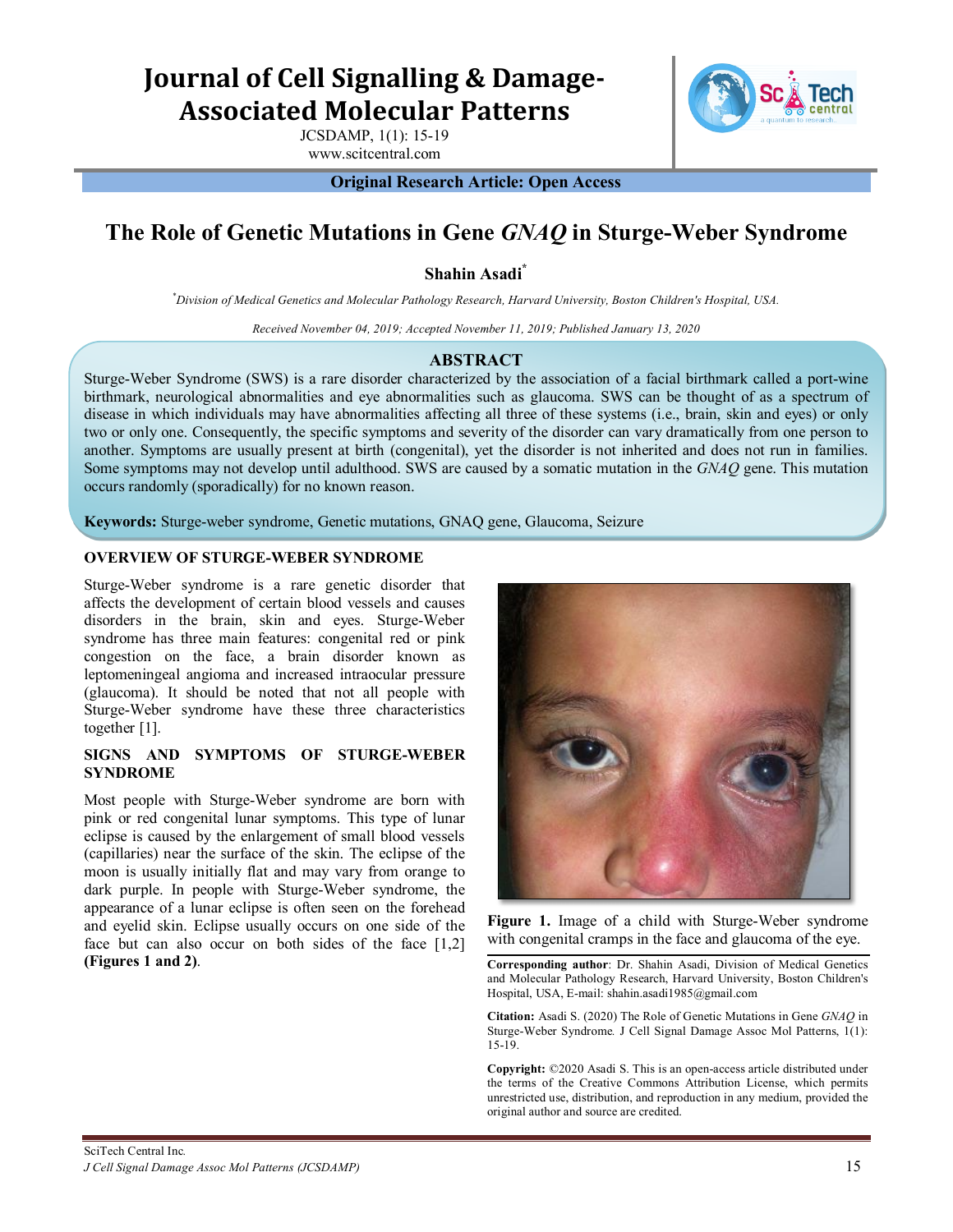

**Figure 2.** Another image of Sturge-Weber syndrome patients with related disorders.

In Sturge-Weber syndrome, there is usually abnormal formation and growth of blood vessels in the two thin layers of tissue that cover the brain and spinal cord. This disorder, called leptomeningeal angioma, can disrupt brain blood flow and lead to brain tissue destruction (atrophy) and calcium deposition (calcification) in the brain, sub-angiomas or cerebral arteries. Decreased blood flow due to leptomeningeal angioma can cause stroke in people with Sturge-Weber syndrome [1,3].

Other symptoms in Sturge-Weber syndrome include temporary muscle weakness on one side of the body (hemiparesis), visual impairments, seizures, and migraine headaches. In patients with Sturge-Weber syndrome, these symptoms usually begin at age 2. People with Sturge-Weber syndrome have different levels of cognitive functioning, from normal intelligence to intellectual disability [1,4] **(Figure 3)**.



**Figure 3.** Image of a baby with Sturge-Weber syndrome with congenital lunar eclipse and increased intraocular pressure (glaucoma) and cataract.

In people with Sturge-Weber syndrome, glaucoma usually occurs early in life or in childhood, which can lead to visual impairment. In some affected infants, the pressure in the eye can be very high, which can cause the eyes to become larger and shiny. People with Sturge-Weber syndrome may experience abnormal blood vessels (hemangiomas) in different parts of their eyes. When these abnormal vessels form in the back of the blood vessel network (choroid), it is known as diffuse choroidal hemangioma, which occurs in about one-third of people with Sturge-Weber syndrome. Disseminated choroidal hemangioma can cause vision loss. It is noteworthy that eye anomalies usually occur on the same side of the face as the affected skin [1,5] **(Table 1)**.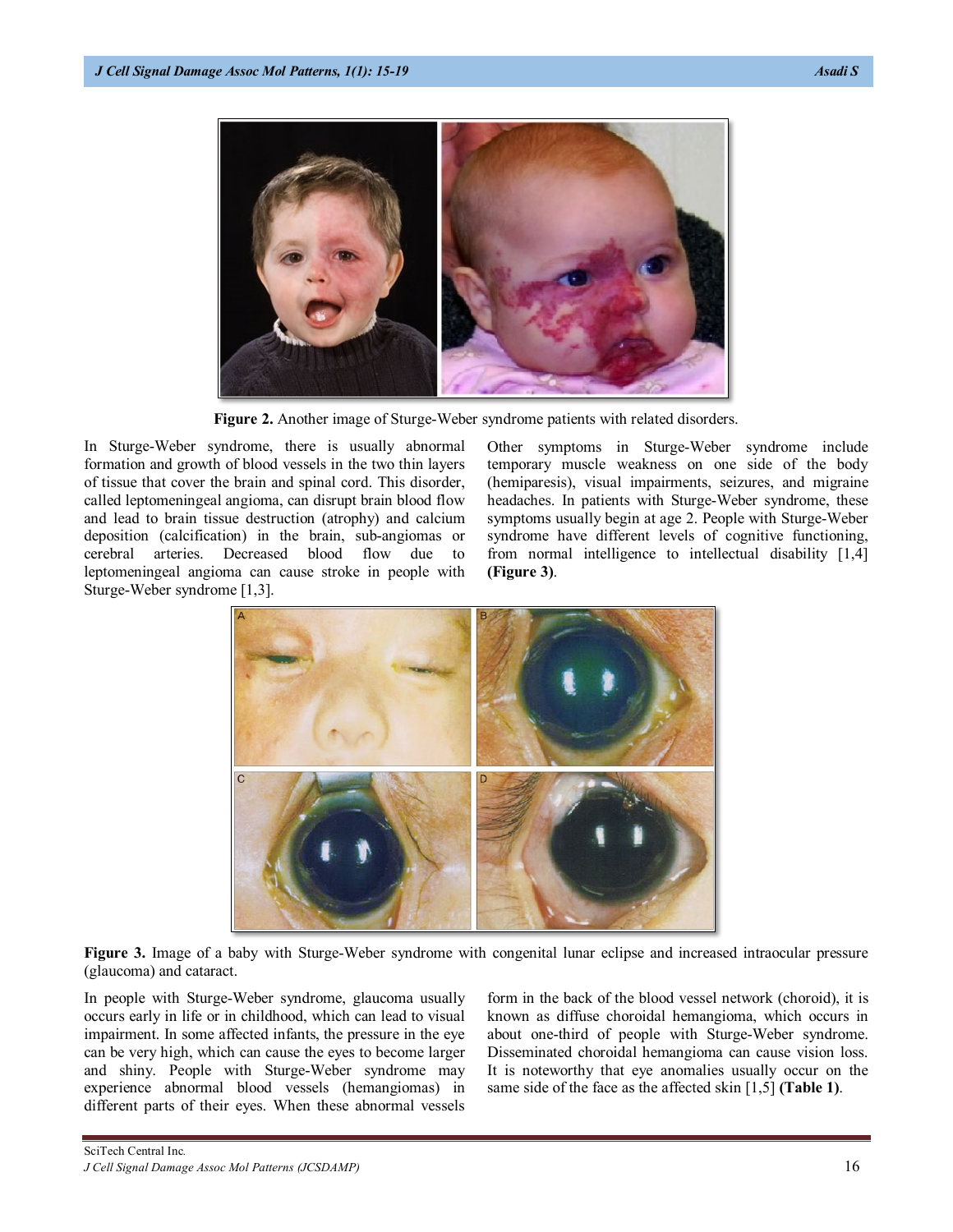| Seizure                       | $75 - 90\%$ |
|-------------------------------|-------------|
| Vascular headache             | $40 - 60\%$ |
| Cognitive developmental delay | $50 - 70%$  |
| Glaucoma                      | $30 - 70\%$ |
| Hemiparesis                   | $25 - 60\%$ |
| Decreased vision              | $40 - 45\%$ |

**Table 1.** Frequency of some complications in patients with Sturge-Weber syndrome in percentage.

## **ETIOLOGY OF STURGE-WEBER SYNDROME**

Sturge-Weber syndrome is caused by a GNAQ gene mutation located on the long arm of chromosome 9 as 9q21.2. This gene provides the necessary instructions for the synthesis of a protein called guanine nucleotide bonding (Gαq). Gαq protein is part of a protein that controls signaling pathways to control the growth and function of blood vessels [1,6] **(Figure 4)**.



**Figure 4.** Schematic overview of chromosome 9 where the GNAQ gene is located in the long arm of chromosome 9q21.2.

A mutation in the GNAQ gene that causes Sturge-Weber syndrome disrupts protein production and related function. Therefore, the altered Gαq protein cannot play a role in regulating signaling pathways, thereby causing anomalous signal enhancement. An increase in signal regulation disrupts the growth of blood vessels and causes excessive vascular formation in people with prenatal Sturge-Weber syndrome. Sturge-Weber syndrome does not follow any inherited pattern and occurs sporadically due to new mutations [1,6].

#### **FREQUENCY OF STURGE-WEBER SYNDROME**

Sturge-Weber syndrome is a genetic disorder estimated to have a prevalence of about 1 in 20,000 to 1 in 50,000 live births. Approximately 3 in 1,000 babies are born with a portwine birthmark, but only approximately 6% of individuals with a port-wine birthmark on the face develop the neurological abnormalities associated with SWS. The risk increases to 26% when the port-wine birthmark is on the forehead, temple region or upper part of the face. SWS can affect individuals of any race or ethnicity [1,7].

#### **DIAGNOSIS OF STURGE-WEBER SYNDROME**

Sturge-Weber syndrome is diagnosed based on clinical findings of patients and some pathological tests. Radiological imaging techniques such as CT scans and MRIs are often used to diagnose intracranial malformations. However, the most definitive method of diagnosing Sturge-Weber syndrome is molecular genetic testing for the GNAQ gene to determine the presence of possible mutations [1,7] **(Figure 5)**.



**Figure 5.** Radiological image of a human with Sturge-Weber syndrome, which is also detectable by congenital eclipse on the face.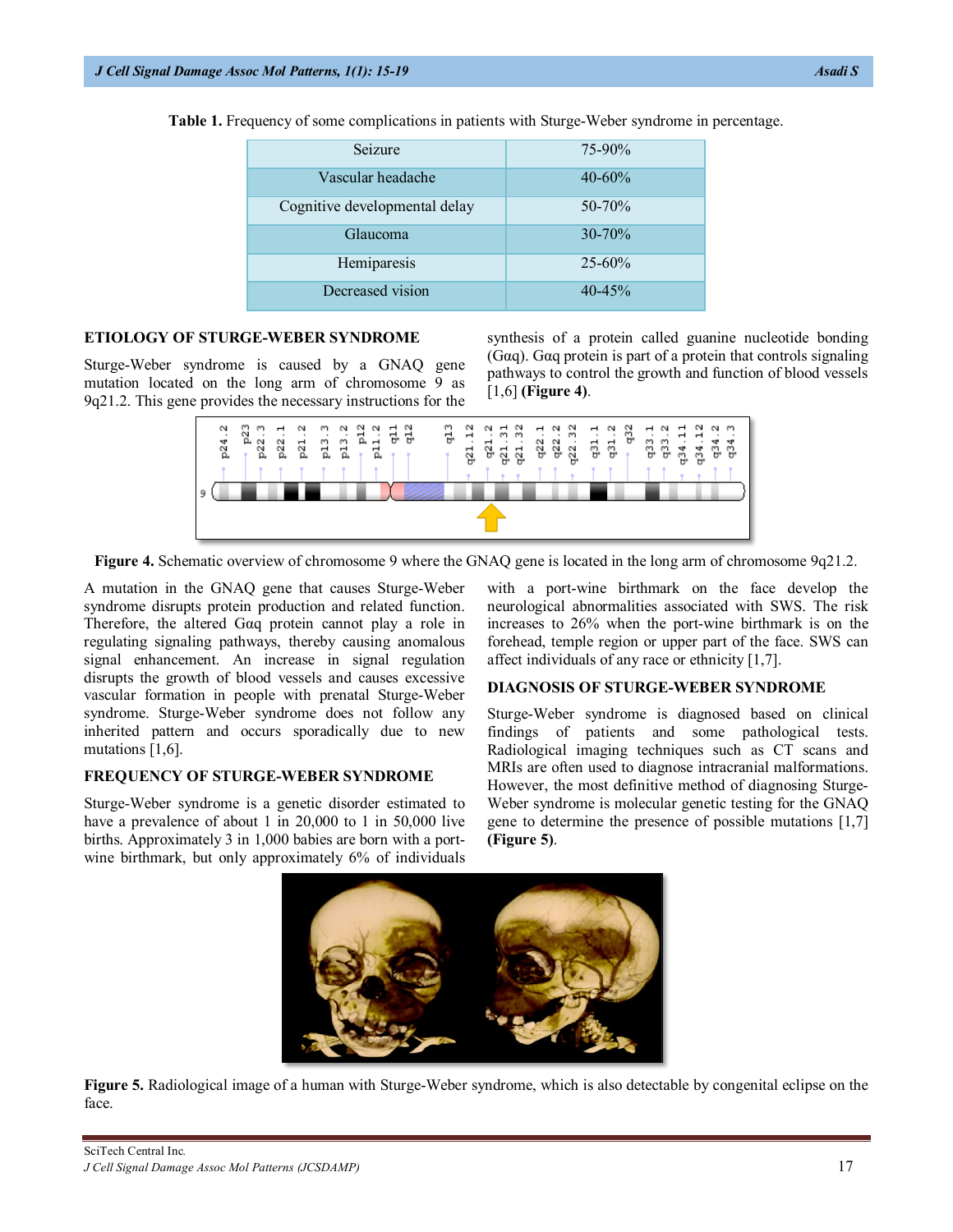# **THE THERAPEUTIC PATHWAYS OF STURGE-WEBER SYNDROME**

The strategy of treatment and management of Sturge-Weber syndrome is symptomatic and supportive. Laser treatment may be used to remove lunar eclipses on the face of the skin. Anticonvulsants such as phenobarbital, carbamazepine, and sodium valproate can also be useful in controlling seizures.

Surgery can also be effective in treating glaucoma. Physiotherapy is effective for children with muscular weakness in Sturge-Weber syndrome. Medications such as latanoprost (xalatan) and prostaglandins can also significantly reduce IOP in patients with Sturge-Weber syndrome with glaucoma. Genetic counseling also holds a special place for all parents who want a healthy child [1,7] **(Table 2)**.

**Table 2.** Medications used to treat some of the complications of Sturge-Weber syndrome.

| <b>Complications</b> | <b>Treatment (First choice)</b> | <b>Treatment (Second Choice)</b> |
|----------------------|---------------------------------|----------------------------------|
| Glaucoma             | Beta blocker drops              | Adrenergic drops                 |
| Partial epilepsy     | Carbamazepine                   | Valproate, Topiramate            |
| Headache             | Ibuprofen                       | Sumatriptan                      |
| stroke               | Aspirin                         |                                  |
| Nervous behavior     | Methylphenidate                 | Clonidine                        |

#### **HISTORY OF STURGE-WEBER SYNDROME**

Symptoms of this syndrome were first reported by Dr. Sturge in 1879 as neurological disorders and further symptoms were described in 1922 by Dr. Weber [1,7].

#### **DISCUSSION AND CONCLUSION**

SWS may be classified as a neurocutaneous syndrome or one of the phakomatoses. Neurocutaneous syndromes or phakomatoses are broad terms for groups of disorders in which growths develop in the skin, brain, spinal cord, bones and sometimes other organs of the body. In the case of SWs these growths consist of abnormal blood vessels. Additional symptoms may occur including an abnormally large head (macrocephaly), overgrowth (hypertrophy) of the certain soft tissues underlying the port-wine birthmark, and lymphatic malformations, which are non-malignant masses consisting of fluid-filled channels or spaces thought to be caused by abnormal development of the lymphatic system. These symptoms are consistent with a related rare disorder known as Klippel-Trenaunay syndrome (KTS) and most children with these findings are classified as having KTS. Researchers are not sure whether SWS and KTS are related disorders that overlap or whether they are similar, yet distinct, rare disorders. Genes provide instructions for creating proteins that play a critical role in many functions of the body. When a mutation of a gene occurs, the protein product may be faulty, inefficient or absent. Depending upon the functions of the particular protein, this can affect many organ systems of the body. The *GNAQ* gene creates a protein known as Gaq that plays an important role in cell function, including the regulation of blood vessels. The specific underlying manner in which Gaq function is disrupted in individuals with SWS is not fully understood. More research is necessary to determine the exact underlying mechanisms that cause the varied symptoms of SWS. Recent data suggests that somatic mutation in *GNAQ* is enriched in endothelial cells which line the inside of blood vessel walls. Diagnosis can be more difficult in infants who have a portwine birthmark, but no neurological symptoms. A complete ophthalmological exam can reveal glaucoma and other eye abnormalities potentially associated with SWS. Because of the high risk of glaucoma, complete eye examination should be performed regularly, especially in infants and young children. Follow-up examination should continue into adulthood even if results are normal through childhood. The identification of the *GNAQ* gene mutation will allow researchers to focus on a specific direction to better understand how SWS develops and to explore novel methods in how to treat the disorder. For example, new therapies such as drugs that specifically target the proteins and pathways associated with the *GNAQ* gene will be explored (targeted therapies) [1-7].

Low-dose aspirin has been used to treat individuals with SWS. Low-dose aspirin has led to a reduction in the frequency of seizures and stroke-like episodes. In some children, the decrease in seizure activity is significant. Complications have included increased bruising and gum or nose bleeding. Most reports in the medical literature suggest low-dose aspirin can safely be used in individuals with SWS and provides benefit. However, studies are needed to determine the long-term safety and effectiveness of low dose aspirin and whether this treatment improves long-term cognitive function and overall quality of life. Increasingly, low dose aspirin is being used by many centers in the treatment of SWS [1-7].

#### **REFERENCES**

- 1. Asadi SH (2018) Book of Pathology in Medical Genetics. Vol 4 (M-W), Amidi Publications, Iran.
- 2. Comi AM, Sahin M, Hammill A, Kaplan EH, Juhász C,